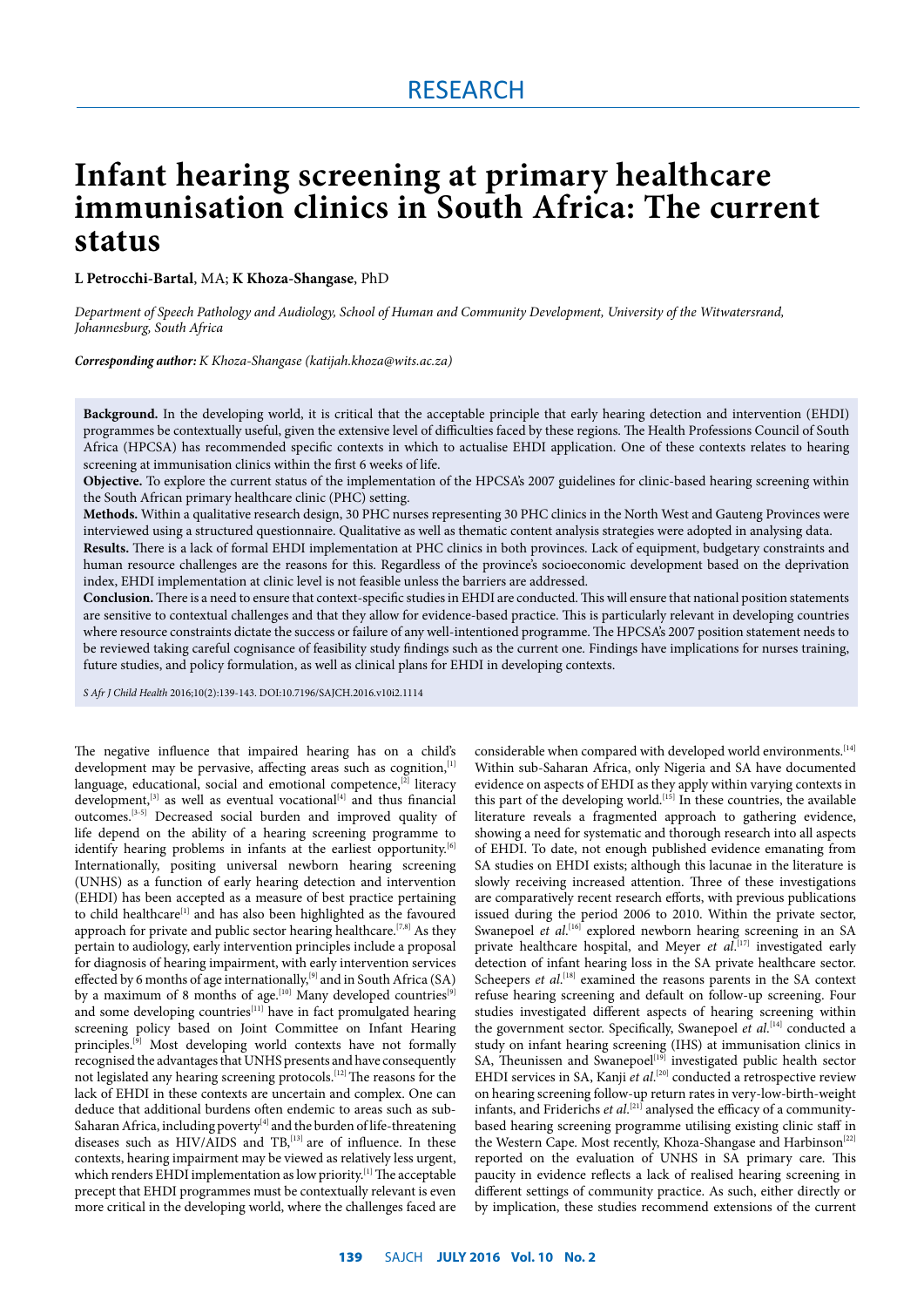research scope for further expansion of knowledge in the field of EHDI in the SA context so as to enable the promulgation of evidencebased hearing screening protocols.

With appropriate combining of logistical and theoretical paradigms, key issues within the specific screening milieu must be identified and explored if inroads are to be made towards realising the ultimate aim of decreasing disability through application of a contextually relevant UNHS programme. The current study explored the feasibility of implementing the Health Professions Council of South Africa (HPCSA) 2007 guidelines for clinic based hearing screening in the SA primary healthcare clinic (PHC) setting.

# **Objective**

The main objective of the study was to explore the feasibility of implementing the HPCSA's 2007 guidelines for clinic-based hearing screening in the SA PHC setting. Specific objectives included establishing trends of the number of IHS programmes conducted at PHC immunisation clinics in the North West Province (NWP) and Gauteng Province (GP), as well as determining and exploring the possible factors considered to influence the implementation of IHS programmes at this level of healthcare.

# **Methods**

Ethical clearance was secured from the University of the Witwatersrand's Human Ethics Committee (Medical) (protocol no.: M091040). Through non-probability purposive sampling, 30 PHC, English-speaking clinic nurses in charge of 30 PHC immunisation clinics within the NWP and GP (15 per province) were recruited according to accessibility and according to the district demographic classification.[23] These nurses were either officially within the position of operations manager or acting operations manager, or heading the clinic at the time if the incumbent was unavailable for the interview. The main reason the clinic manager was selected as interviewee was that being at the helm implies insight as to the detailed workings of the particular clinic in question. It is within these clinics where yield (actual immunisations generated out of the possible population in the area) is reported to be 91.8% in GP and 71.4% in the NWP.<sup>[23]</sup> Community nurses and lay volunteers within the maternal child woman's health cluster provide services, including implementation of immunisation programmes. These clinics incorporate the specific targeted population of infants requiring immunisations at 6, 10 and 14 weeks, 9 and 18 months, and 5 years, and may be described as predominantly outpatient facilities.<sup>[24]</sup>

As estimated from the Community Survey's deprivation index, [25] the NWP population group is considered to be more disadvantaged socioeconomically than that of GP.<sup>[23]</sup> It is because of these demographic differences that the two provinces were selected, where these overall provincial differences were aimed at facilitating a ruralurban divide. These were considered to be useful for determining hearing healthcare outcome determinants within the context of the current study. Specific districts within these provinces were selected.

The research design adopted was qualitative in nature, with a questionnaire administered in a structured face-to-face interview with each participant. The interview location (for all interviews including those conducted for the pilot project) was the participant's immunisation clinic. The interview schedule and questionnaire used were structured, where most questions presented were factual and closed ended. These were supplemented by several open-ended questions to enable documentation of free thought processes that the researcher transcribed verbatim. The questionnaire was adapted from a self-administered questionnaire previously used in a study conducted in a collaborative effort by EHDI SA, the Centre for Deaf Studies and Deaf Education, the University of Pretoria and the University of the Witwatersrand.<sup>[19]</sup> The structured questionnaire consisted of demographic information, information related to work context and hearing screening context, as well as information management and quality control measures. The interviews were also tape recorded. Data were collected via verbatim documentation of respondents' answers and audio-taped recordings of interviews, which were transcribed. The researcher asked questions in numerical order to ensure consistency of format and organisation between interviews. Question explanation and probing was not applied beyond the methodological protocol in order to ensure consistency between interviews. Conducting consistent and structured interview sessions, as per the procedures delineated, ensured uniformity between and within interviews in order to enhance the study's reliability. Subject bias, such as the Hawthorne effect where participants have a heightened awareness that they form part of an evaluation process, may have influenced performance in the current study; however, the researcher attempted to minimise the impact of this by having verbally ensured participant confidentiality with regard to their responses, with the added assurance that their job security could not be affected in any way. The time frame for administering the structured interviews spanned a maximum of 1 hour per interview. Data were analysed qualitatively and through thematic content analysis, where transcriptions were evaluated to determine and code the emerging themes. Quantitative data analysis, through the use of frequency calculations, was condensed into tabular format for ease of frequency comparison between regions. Comparisons and contrasts were evaluated between the two provincial sample groups and their sub-groups located in the NWP and GP.

In order to ensure research reliability, controls were exercised pertaining to participant variables as well as with regard to those relating to the questionnaire used to obtain data. Careful control of the consistency of the interview procedures employed was also ensured. To further ensure reliability and validity, site observations as well as use of an independent rater during data analysis were done over and above a pilot study on three nurses who did not form part of the main study to pretest the data collection tool and procedures prior to the main study. The first author was the sole interviewer of the nurses; she visited the sites and was able to view and describe the facilities.

# **Results**

Data from the current study allowed for a clear depiction of the current status of newborn IHS programmes conducted at PHC immunisation clinics in the NWP and GP. Furthermore, useful and practical rationale influencing implementation of such services was obtained. Thematic content analysis as well as qualitative descriptive data analysis allowed for themes to be drawn from the data, with frequencies for such themes (Tables 1 and 2).

As depicted in Table 1, none of the PHC clinics offer or provide formalised newborn IHS. All participants reported that their clinics did not have the equipment to provide hearing screening. Of further interest is that 40% of all respondents (8 GP and 4 NWP respondents) felt that general budgetary issues were plausible reasons for the absence of hearing screening services at their clinics, with an overwhelming majority of respondents (86.7%) regarding human resource (HR) constraints to be the major contributing factor to the lack of hearing screening services offered. Although only cited by 10% of respondents (3 NWP respondents), district issues (referred to as management decisions made at a district level) were considered to be an influence in rendering newborn IHS services. NWP respondents elaborated that if the matter was not sanctioned at a district level, provision of a hearing screening service would not be taken seriously and would not be implemented.

When comparing the number of newborn IHS between the two provinces, findings reflected that all GP respondents related the lack of newborn/IHS service delivery to HR issues, with 53.3% of GP respondents attributing lack of hearing screening services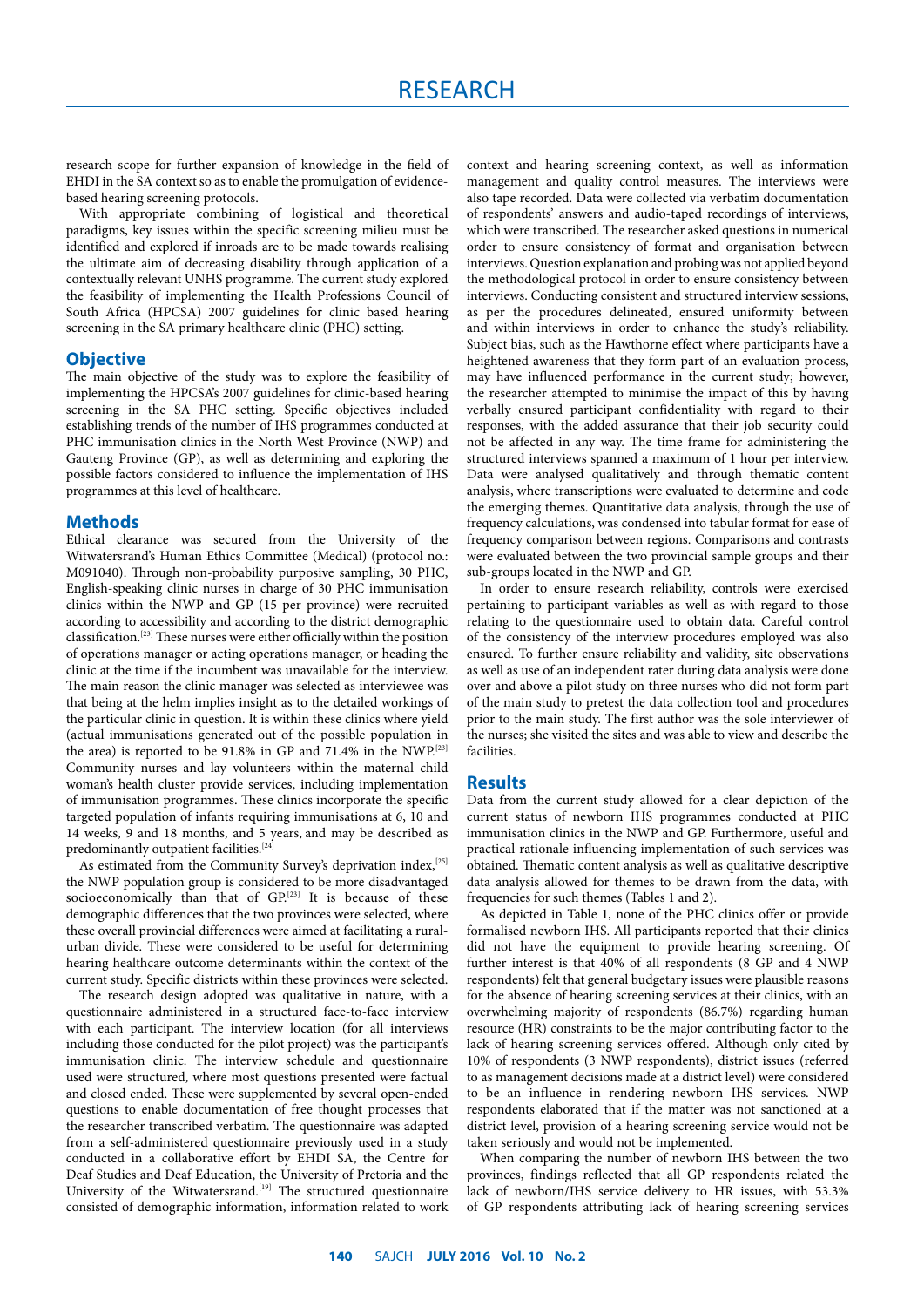#### **Table 1. Number of newborn/IHS programmes conducted/not conducted in each province and rationale (***N***=30)**

| <b>Issue</b>                                                                       | GP $(n=15)$ , $n$ $(\%)$                                                                                                                                                             | NWP $(n=15)$ , $n$ $(\%)$                                                           | Total ( $N=30$ ), $n$ (%)                                                       |  |
|------------------------------------------------------------------------------------|--------------------------------------------------------------------------------------------------------------------------------------------------------------------------------------|-------------------------------------------------------------------------------------|---------------------------------------------------------------------------------|--|
| Is formalised hearing<br>screening conducted?                                      | No, 15 (100)                                                                                                                                                                         | No, 15 (100)                                                                        | No, 30 (100)                                                                    |  |
| Is formalised hearing<br>screening equipment<br>available?                         | No, 15 (100)                                                                                                                                                                         | No, 15 (100)                                                                        | No, 30 (100)                                                                    |  |
| Is budgetary<br>allocation the reason<br>for the above?                            | Yes, $8(53.3)$<br>No, 0(0)<br>Maybe, 7 (46.7)                                                                                                                                        | Yes, $4(26.7)$<br>No, $1(6.7)$<br>Maybe, 7 (46.7)<br>District level issue,<br>3(20) | Yes, $12(40)$<br>No, 1(3.3)<br>Maybe, 14 (46.7)<br>District level issue, 3 (10) |  |
| Is HR allocation the<br>reason for the lack of<br>formalised hearing<br>screening? | Yes, $15(100)$                                                                                                                                                                       | Yes, $11(73.3)$<br>No, 3(20)<br>Maybe, 1 (6.7)                                      | Yes, $26(86.7)$<br>No, 3(10)<br>Maybe, 1 (3.3)                                  |  |
| Are HPCSA hearing<br>screening guidelines<br>followed?                             | No, 15 (100)                                                                                                                                                                         | No, 15 (100)                                                                        | No, 30 (100)                                                                    |  |
| What equipment<br>is used for hearing<br>screening? (as per<br>themes raised)      | Otoscopic examination sometimes used                                                                                                                                                 |                                                                                     |                                                                                 |  |
|                                                                                    | Yes, $14(93.3)$<br>No, $1(6.7)$                                                                                                                                                      | Yes, $14(93.3)$<br>No, $1(6.7)$                                                     | Yes, $28(93.3)$<br>No, 2(6.7)                                                   |  |
|                                                                                    | At Road to Health Chart immunisations or milestone review, baby's<br>behavioural responses to environmental sound stimuli incorporating<br>noisemaker and/or verbal stimuli assessed |                                                                                     |                                                                                 |  |
|                                                                                    | Yes, $6(40)$                                                                                                                                                                         | Yes, $3(20)$                                                                        | Yes, $9(30)$                                                                    |  |
|                                                                                    | Reviewing of medical records when an auditory problem was indicated                                                                                                                  |                                                                                     |                                                                                 |  |
|                                                                                    | Yes, 10 (67)                                                                                                                                                                         | Yes, 13 (86.7)                                                                      | Yes, $23(76.7)$                                                                 |  |
|                                                                                    | Reviewing of medical records at Road to Health Chart immunisations<br>or milestone review                                                                                            |                                                                                     |                                                                                 |  |
|                                                                                    | Yes, $8(53.3)$                                                                                                                                                                       | Yes, $11(73.3)$                                                                     | Yes, $19(63.3.3)$                                                               |  |
| Are HPCSA hearing<br>screening guidelines<br>used?                                 | No, 15 (100)                                                                                                                                                                         | No, 15 (100)                                                                        | No, 30 (100)                                                                    |  |

**Table 2. Number of newborn/his programmes and rationale – HR reasons provided**   $(N=30)^*$ 

| HR issue/theme raised                                                                                                                                                                                                           | GP $(n=15)$ , $n$ $(\%)$ | NWP $(n=15)$ , $n$ $(\%)$ | Total $(N=30)$ , n $(\%)$ |  |
|---------------------------------------------------------------------------------------------------------------------------------------------------------------------------------------------------------------------------------|--------------------------|---------------------------|---------------------------|--|
| HR budgetary issue?                                                                                                                                                                                                             | Theme not raised         | Yes, $1(6.7)$             | Yes, $1(3.3)$             |  |
| Reduced staff training                                                                                                                                                                                                          | 10(66.7)                 | 3(20)                     | 13(43.3)                  |  |
| Unspecified general<br>budgetary issue                                                                                                                                                                                          | 1(6.7)                   | 2(13.3)                   | 3(10)                     |  |
| Staff shortage                                                                                                                                                                                                                  | 2(13.3)                  | 2(13.3)                   | 4(13.3)                   |  |
| Space                                                                                                                                                                                                                           | Theme not raised         | 1(6.7)                    | 1(3.3)                    |  |
| Unsure                                                                                                                                                                                                                          | 1(6.7)                   | Theme not raised          | 1(3.3)                    |  |
| $\star$ A respectively. Hence, a figure of the sense is sense that the sense of the figure of the sense of the sense of the sense of the sense of the sense of the sense of the sense of the sense of the sense of the sense of |                          |                           |                           |  |

ve elaborated spontaneously, or may have offered more than one alternative, frequency calculations may not be equal to *n.*

rendered to general budgetary constraints (referred to as general lack of government funding to PHC service providers). In contrast, 73.3% of NWP respondents related the lack of newborn IHS service delivery to HR issues, with 26.7% citing general

budgetary issues to the lack of such services rendered. Similar trends were present at a sub-district level. Table 2 shows results from further in-depth analysis of HR issues. The total sample (*N*=30), 43.3% of respondents (mainly from GP) considered the lack of appropriate training in newborn or IHS to be a central reason that influenced the provision of newborn/IHS services. This was followed by the staff shortages as mentioned by 13.3% of respondents. NWP highlighted a spread of HR related factors such as (but not limited to) budgetary issues and staff shortages.

# **Discussion**

Current findings revealed that no PHC clinics within the NWP and GP were conducting formalised hearing screening as promulgated by the HPCSA 2007 EHDI position statement. Budgetary and HR issues (mainly staff training and staff shortages) were highlighted as the main reasons for this lack of formalised hearing screening implementation. It appears that economic indicators may have impinged on logistical and operational factors such as the clinic's physical structure, staff training, equipment availability and staff complement. The reported inequities in district finance distribution<sup>[26]</sup> may have contributed to the differences in responses obtained between provinces.

Current findings reveal a rather depressing picture about the feasibility of the implementation of the HPCSA 2007 position statement on EHDI at PHC clinics; a level of healthcare most accessible to the majority of the SA population. Inability and failure to implement EHDI has significant implications that have been well documented, although these are often not seen as an important health priority when the burden of disease is as high as it is in SA. Nonetheless, current findings are viewed in light of the WHO's definition of health. The WHO defines health to not only encompass the absence of infirmity or disease, but to include the individual's complete physical, mental and social wellbeing.[27] This reflects a tenet beyond the concept of survival and emphasises the urgent need for EHDI to improve life outcomes beyond existence for those infants with hearing loss. Early hearing intervention services, inclusive of early identification, are considered the foundation for attaining most favourable results in infants with hearing loss.<sup>[28]</sup> Unfortunately, the generally less resourced public healthcare sector within SA's developing world context, is the option upon which 85% of the population relies.[28] If current findings are replicated throughout SA's nine provinces; a less than favourable picture is drawn for the public sector. Arguably one might rationalise these findings when considering the burden of disease. Globally, SA has one of the highest burden of TB and HIV/AIDS.<sup>[29]</sup> These diseases continue to receive precedance over non life- threatening conditions such as hearing loss.<sup>[1]</sup> EHDI services within the SA context, are in their infancy with very little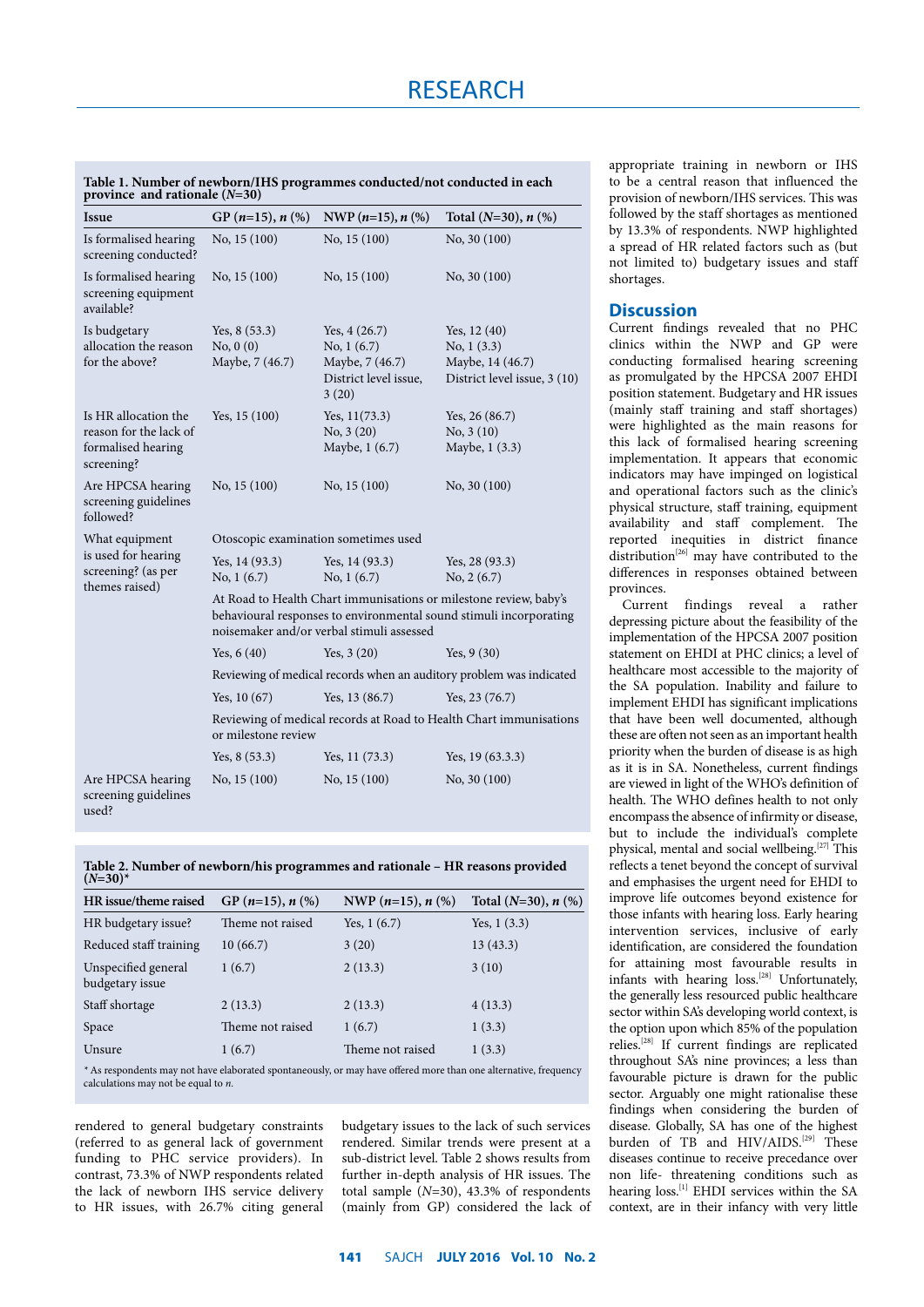contextually relevant evidence for their efficacy and applicability.[30] A paucity of scientific data as well as a lack of investigative studies into EHDI implementation in the SA context prevails.<sup>[16,18]</sup> Current findings highlight and provide evidence that supports the importance of advocating for the responsibility of legislation mandating EHDI, which is currently lacking.<sup>[28]</sup> Current evidence indicates that primary alerts to possible hearing loss lie with the caregiver. Here their concerns may relate to speech-language delays, atypical behaviour or otitis media complications.<sup>[15]</sup> Hearing screening is not occurring at PHC clinics and this is where most mothers or caregivers take their infants and neonates for healthcare.

As per the HPCSA recommendations, the current study aimed to provide supportive contextual evidence as input to concretely guide the SA EHDI actualisation process. Fundamental to the current study was specific consideration to theoretical constructs and clinical outcomes in the SA PHC immunisation clinic context. Based on the current findings, it can be strongly argued that implementing the HPCSA's EHDI clinic guidelines does not appear feasible at this stage because of the overriding barriers revealed, although assets within the PHC immunisation context were identified. These central barriers, which included reduced clinic infrastructure and resources and reduced staff complement and training, preclude successful EHDI implementation. An overwhelming 86.7% of the participants reported HR constraints, 40% presented budget challenges, 43.3% believed lack of appropriate training in EHDI the significant barriers which should be taken seriously. A range of assets were identified and these included overall respondent willingness to implement formalised hearing screening as part of the PHC immunisation schedule. Other assets included patient return rates for immunisation, highlighting the favourable context the immunisation programme offers in terms of high patient yield. This is regarded as fundamental in a UHS programme.<sup>[15]</sup>

The unexpected differences between provinces and districts within provinces, with specific mention by NWP of the important role of district level governance may be related to differences within the specific regional and district management styles and priorities, especially given the greater level of authority the individual district is now able to exercise.<sup>[26]</sup> Within the Department of Health (DoH) strategic plan, decentralised management of health districts has been strengthened for improved local accountability.<sup>[26]</sup> The HPCSA 2007 position statement recommends inclusion of the responsible DoH agency to jointly facilitate the appropriate hearing screening programme.[10] In this instance, it would appear that district level direct involvement in recommended hearing screening protocols is paramount in terms of the hearing screening programme's fit and application, where newborn/IHS may need to be more flexibile than implied by HPCSA 2007 recommended protocols. In addition, not only has inequity in DoH provincial financing been described, but inequality in DoH district financing has also been reported.<sup>[25]</sup> Swanepoel *et al.*<sup>[28]</sup> acknowledge that the SA public health sector is often less resourced than the state-of-the-art private health care sector. Theunissen and Swanepoel<sup>[19]</sup> refer to a lack of equipment and staff shortages as the major contributing factors to reduced NHS services in the SA context, evidence that is consistent with current findings. What was unexpected was the extent to which the lack of staff training was cited as the main contributing reason for the lack of newborn/IHS service provision at a PHC level.

It is therefore recommended that district level DoH financing, participation and autonomy be considered when negotiating inclusion of newborn/IHS services with varied government level departments. It is suggested that specific DoH district policies and protocols be investigated in depth to ascertain specific levels of district financing and autonomy and how these relate to hearing healthcare service delivery.

Although current findings have significance in the EHDI initiatives in SA, they should be interpreted with due consideration of study design and analysis limitations identified. Firstly; the sample size of 30 clinics in only two provinces limits the generalisability of the findings. and this is raised as an implication for future studies. Secondly, this study only focused at one level of care, that of PHC. One can argue, although without evidence, that hearing screening occurs at other levels of healthcare such as secondary and tertiary levels. This is an implication for future studies.

#### **Conclusion**

Current findings at PHC/clinic level highlight the importance of carefully constructed studies investigating the feasibility of HPCSA 2007 protocol implementation. Continuously assessing feasibility of guidelines and/or position statements not only ensures evidencebased practice; but also enforces programme implementation that is contextually relevant and specific at any given point in time. This is particularly true where programme implementation can be significantly influenced by barriers such as resource allocations.

**Acknowledgements.** A faculty ad hoc grant and a faculty research promotion grant from the University of the Witwatersrand were received and enabled this research to be conducted.

#### **References**

- 1. Olusanya BO. Can the world's infants with hearing loss wait? Int J Pediatr Otorhinolaryngol 2005;69:735-738. DOI:[10.1016/j.ijporl.2005.03.024](http://dx.doi.org/10.1016/j.ijporl.2005.03.024)
- 2. Northern JL, Downs MP. Hearing in Children. 4th ed. Baltimore: Williams & Wilkins; 1991:28-31.
- 3. DesJardin JL, Ambrose SE, Martinez AS, Eisenberg LS. Relationships between speech perception abilities and spoken language skills in young children with hearing loss. Int J Audiol 2009;48(5):248-259. DOI:[10.1080/149920208](http://dx.doi.org/10.1080/149920208 02607423) [02607423](http://dx.doi.org/10.1080/149920208 02607423)
- 4. Olusanya BO. Hearing impairment prevention in developing countries: making things happen. Int J Pediatr Otorhinolaryngol 2000;55(3):167-171. DOI[:10.1016/S0165-5876\(00\)00392-X](http://dx.doi.org/10.1016/S0165-5876(00)00392-X)
- 5. Olusanya BO, Ruben R, Parving A. Reducing the burden of communication disorders in the developing world: An opportunity for the millenium development project. J Am Med Assoc 2006;296:441-444. DOI:[10.1001/](http://dx.doi.org/10.1001/jama.296.4.441) ama.296.4.441
- 6. Hutt N, Rhodes C. Post-natal hearing loss in universal neonatal hearing screening communities: Current limitations and future directions. J Pediatr Child Health 2008;44(3):87-91. DOI[:10.111/j.1440-1754.2007.01275.x](http://dx.doi.org/10.111/j.1440-1754.2007.01275.x)
- 7. Joint Committee on Infant Hearing. Year 2000 position statement: Principles and guidelines for early hearing detection and intervention programs. Pediatrics 2000;106(4):798-817. DOI[:10.1044/1059-0889\(2000/005\)](http://dx.doi.org/10.1044/1059-0889(2000/005))
- 8. Olusanya BO, Luxon LM, Wirz SL. Screening for early childhood hearing loss in Nigeria. J Med Screen 2005;12(3):115-118. DOI[:10.1258/0969141054855274](http://dx.doi.org/10.1258/0969141054855274 )
- 9. Joint Committee on Infant Hearing Screening. Year 2007 position statement: Principles and guidelines for early hearing detection and intervention programs. Pediatrics 2007;120(4):898-92. DOI[:10.1542/peds.2007-2333](http://dx.doi.org/10.1542/peds.2007-2333)
- 10. Health Professions Council of South Africa. Early Hearing Detection and Intervention Programmes in South Africa, Position Statement Year 2007. [http://www.hpcsa.co.za/hpcsa/UserFiles/Files/Speech%20language%20and%](http://www.hpcsa.co.za/hpcsa/UserFiles/Files/Speech%20language%20and% 20hearing/EHDI5position%20statement%20(HPCSA%2007).pdf) [20hearing/EHDI5position%20statement%20\(HPCSA%2007\).pdf](http://www.hpcsa.co.za/hpcsa/UserFiles/Files/Speech%20language%20and% 20hearing/EHDI5position%20statement%20(HPCSA%2007).pdf) (accessed 29 October, 2010)
- 11. Yee-Arellano HM, Leal-Garza F, Pauli-Muller K. Universal newborn hearing screening in Mexico: Results of the first 2 years. Int J Pediatr Otorhinolaryngol 2006;70:1863-1870.
- 12. Olusanya BO. Addressing the global neglect of childhood hearing impairment in developing countries. PLoS Med 2007;4(4):626-630. DOI[:10.1371/journal.](http://dx.doi.org/10.1371/journal.pmed.0040074)  $m$ ed. $004007$
- 13. Streefland P. Public health care under pressure in sub-Saharan Africa. Health Policy 2005;71(3):375-382. DOI:10.1016/j.healthpol.2004.06.002
- 14. Swanepoel de W, Louw B, Hugo R. A novel service delivery model for infant hearing screening in developing countries. Int J Audiol 2007;46(6):321-327. DOI[:10.1080/14992020601188583](http://dx.doi.org/10.1080/14992020601188583 )
- 15. Olusanya BO, Okolo AA. Early hearing detection at immunization clinics in developing countries. Int J Pediatr Otorhinolaryngol 2006;70(8):1495-1498. DOI[:10.1016/j.ijporl.2006.04.002](http://dx.doi.org/10.1016/j.ijporl.2006.04.002)
- 16. Swanepoel D, Ebrahim S, Joseph A, Friedland PL. Newborn hearing screening in a South African private health care hospital. Int J Pediatr Otorhinolaryngol 2007;71(6):881-887. DOI:[10.1016/j.ijporl.2007.02.009](http://dx.doi.org/10.1016/j.ijporl.2007.02.009)
- 17. Meyer ME, Swanepoel DW, Le Roux TL, Van der Linde M. Early detection of infant hearing loss in the private health care sector of South Africa. Int J Otorhinolaryngol 2012;76(5):698-703. DOI[:10.1016/j.ijporl.2012.02.023](http://dx.doi.org/10.1016/j.ijporl.2012.02.023)